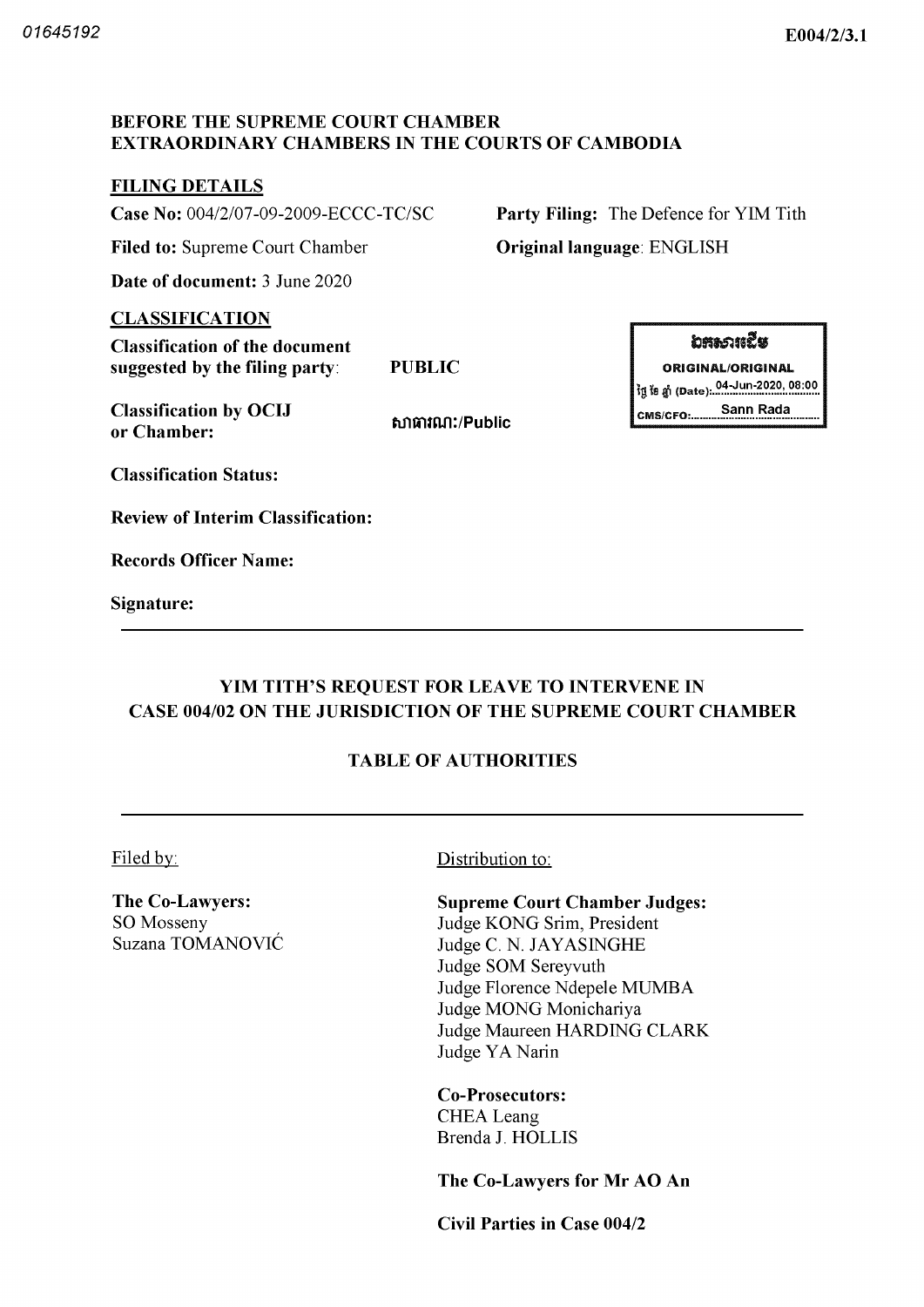# CAMBODIAN LAW

#### Core Legal Documents  $ECCC$  Legal Compendium  $-$  not attached

Code of Criminal Procedure of The Kingdom of Cambodia, Articles 280, 281.  $\mathbf{1}$ .

# ECCC LAW

#### Core Legal Documents  $ECCC$  Legal Compendium  $-$  not attached

- $\overline{2}$ . Agreement Between the United Nations and the Royal Government of Cambodia Concerning the Prosecution under Cambodian Law of Crimes Committed During the Period of Democratic Kampuchea, 6 June 2003, Article 12.
- $3<sub>1</sub>$ Law on the Establishment of Extraordinary Chambers in the Courts of Cambodia for the Prosecution of Crimes Committed During the Period of Democratic Kampuchea, 10 August 2001, with inclusion of amendments as promulgated on 27 October 2004 (NS/RKM/1004/006), Article 33new.
- $\overline{4}$ . Extraordinary Chambers in the Courts of Cambodia, Internal Rules (Rev. 9) as revised 16 January 2015, Rules 2, 67, 76, 77, 87, 104.
- $5<sub>1</sub>$ Practice Direction on Filing of Documents Before the ECCC, ECCC/01/2007/Rev.8, Article 7.2.

# Jurisprudence **ECCC Case Files - not attached**

# Case 004

- 6. Call for Submissions by the Parties in Cases 003 and 004 and Call for Amicus Curiae Briefs, 19 April 2016, D306.
- $7<sub>1</sub>$ Request for Submissions on the Budgetary Situation of the ECCC and its Impact on Cases 003, 004, and 004/2, 5 May 2017, D249.
- 8. Decision on YIM Tith's Application to Annul the Investigative Material Produced by Paolo Stocchi, 25 August 2017, D351/1/4.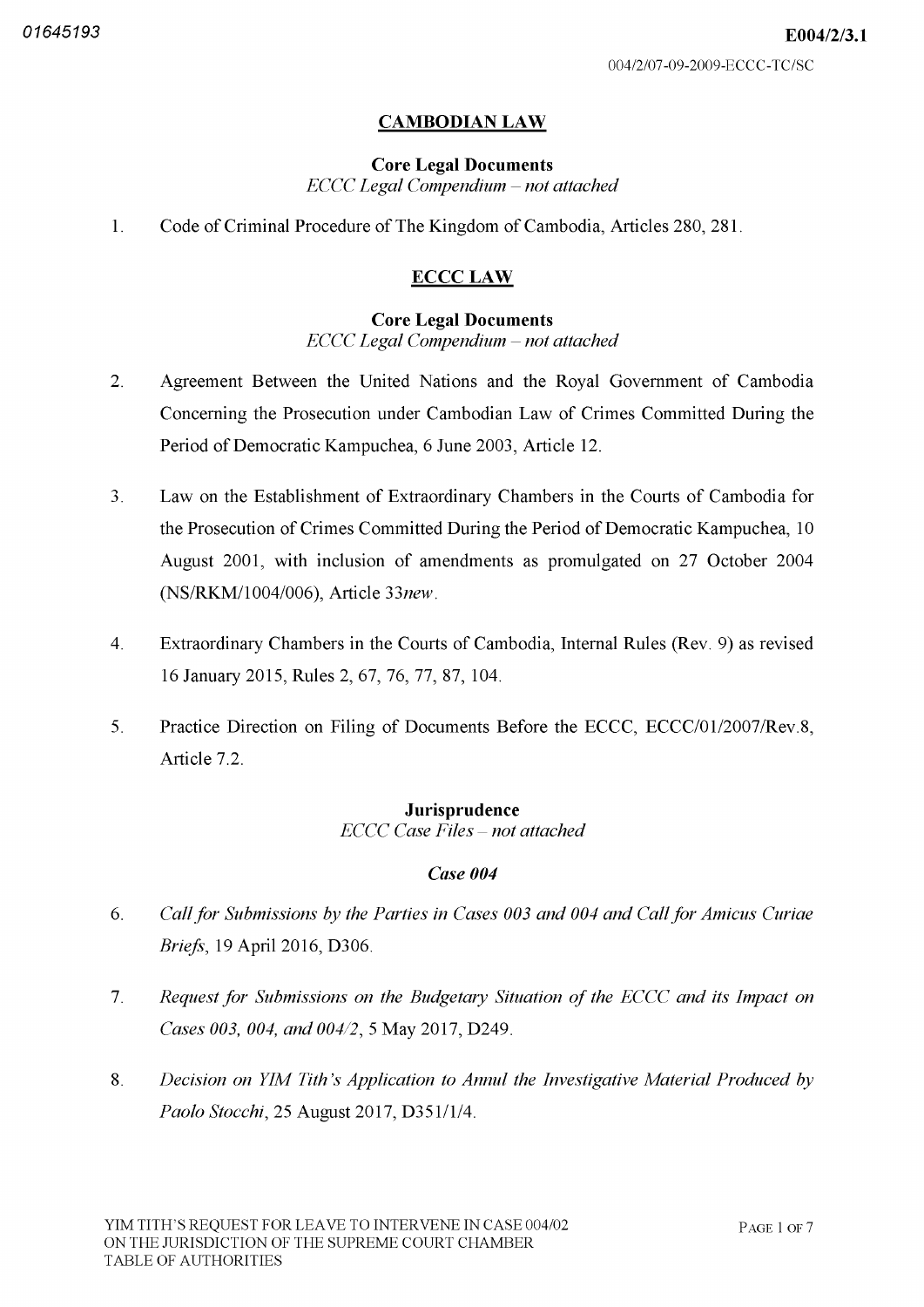- 9. Decision on the International Co Prosecutor's Appeal of Decision on request for request for Investigative Action regarding sexual violence at Prison No. 8 and in Bakan District, 13 February 2018, D365/3/1/5.
- Notice from the International Co-Investigating Judge to the Parties Regarding Re-Issue of Decisions Taken by Judge Harmon on or After 31 July 2015, 8 September 2015, D262. 10
- 11. Further Decision on the Urgent Request on Remote Working, 29 August 2016, D321/4.

# Case 004/01

Case 004/01, Order on IM Chaem's Urgent Application to Seise the Pre-Trial Chamber with a Request for Annulment of Her and Her Co-Lawyers' Summonses, 18 August 2014, D207/1. 12

# Case 004/02

- Case 004/02, *Considerations on Appeals Against Closing Orders*, 19 December 2019 D359/24 and D360/33. 13
- 14. Case 004/02, Decision on AO An's Request for Clarification, 5 September 2017, D369.

# Case 003

Case 003, Decision on MEAS Muth's Appeal against Co-Investigating Judge Harmon's Notification of Charges against MEAS Muth, 3 February 2016, D128.1/1/11. 15

# Case 002

- Case 002, Decision on NUON Chea's Appeal against Order Refusing Annulment, 26 August 2008, D55/I/8. 16
- Case 002, Decision on IENG Sary's Request to Make Submissions on the Application of the Theory of Joint Criminal Enterprise in the Co Prosecutors' Appeal of the Closing Order against Kaing Guek Eav 'Duch', 6 October 2008, D99/3/19. 17
- Case 002/01, *Decision on Ieng Sary's Appeal Against the Closing Order*, 11 April 2011, D427/1/30. 18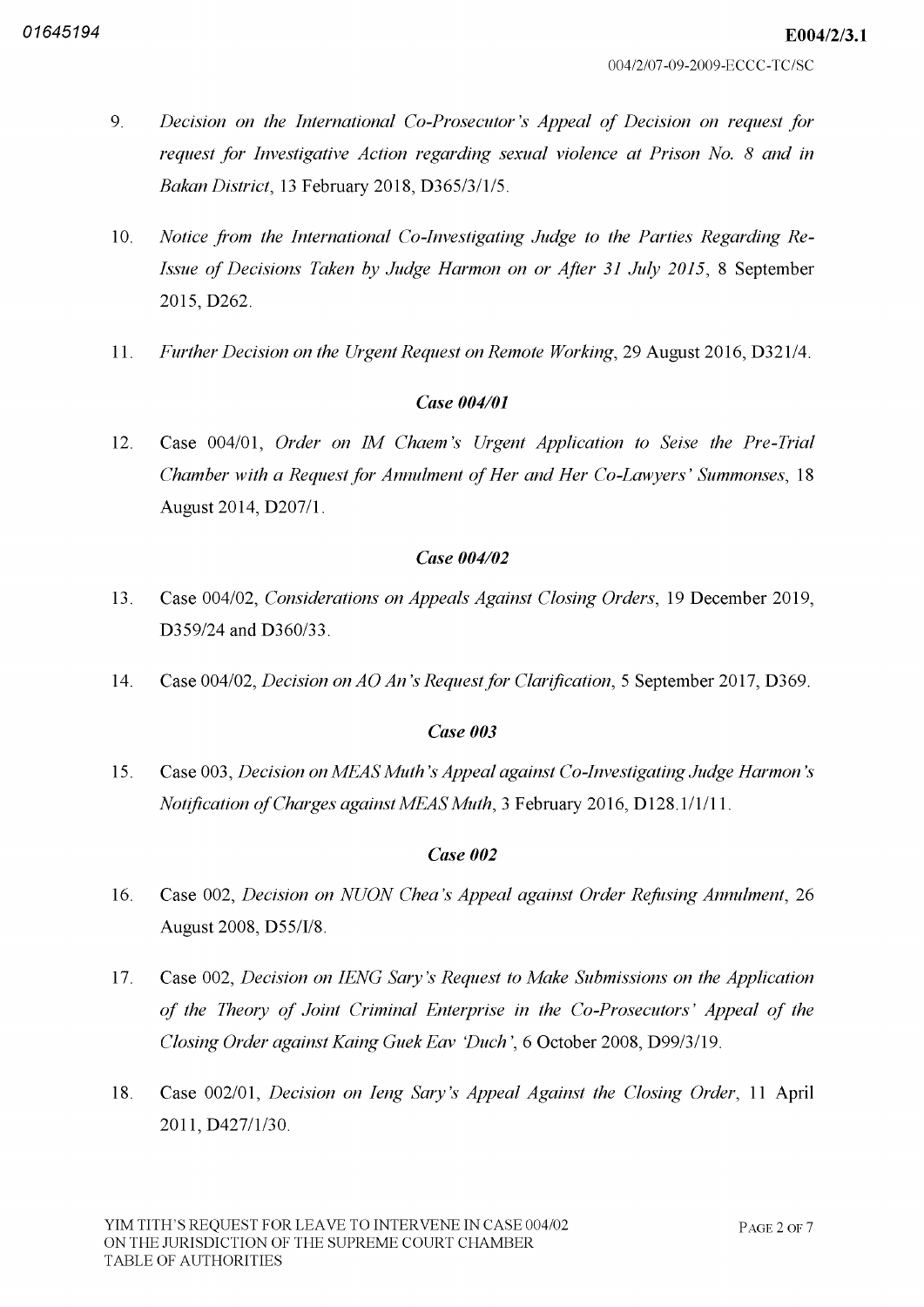- Case 002/01, Decision on Immediate Appeal by KHIEU Samphan on Application for Release, 6 June 2011, E50/3/1/4. 19
- Case 002, Decisions on Requests to Intervene or Submit Amici Curiae Briefs in Case  $002/01$  Appeal Proceedings, 8 April 2015, F20/1. 20

#### Case 001

Case 001, Decision on Appeal against Closing Order Indicting Kaing Guek Eav, alias "DUCH," 5 December 2008, D99/3/42. 21

#### ECCC Press Releases

Published on the ECCC Website  $-$  not attached

22. ECCC Press Release, Statement of the Judges of the Trial Chamber of the ECCC Regarding Case  $004/2$  Involving AO An, 3 April 2020.

# INTERNATIONAL LAW

## Statutory Documents, Rules of Procedure and Evidence, and Codes of Conduct of the International Tribunals and Supra National Human Rights Bodies

#### **International Criminal Tribunal of Rwanda**

ICTR Rules of Procedure and Evidence, as amended 13 May 2015, Rule 73. [Document exceeds 10 pages – extract provided] – **Attachment** 23

# International Criminal Tribunal for the former Yugoslavia

- ICTY Rules of Procedure and Evidence, Rev. 50, 8 July 2015, Rule 73. *[Document* exceeds 10 pages – extract provided] – A<mark>ttachment</mark> 24
- Code of Professional Conduct for Counsel Appearing Before the International Tribunal, IT/125, Rev. 3, 6 August 2009, Article 25. *[Document exceeds 10 pages –* extract provided]  $-A$ ttachment 3 25

# **Special Tribunal for Lebanon**

STL Rules of Procedure and Evidence, STL-BD-2009-01-Rev.10, 10 April 2019, Rule 131. [Document exceeds 10 pages – extract provided] **– Attachment** 26

# International Criminal Court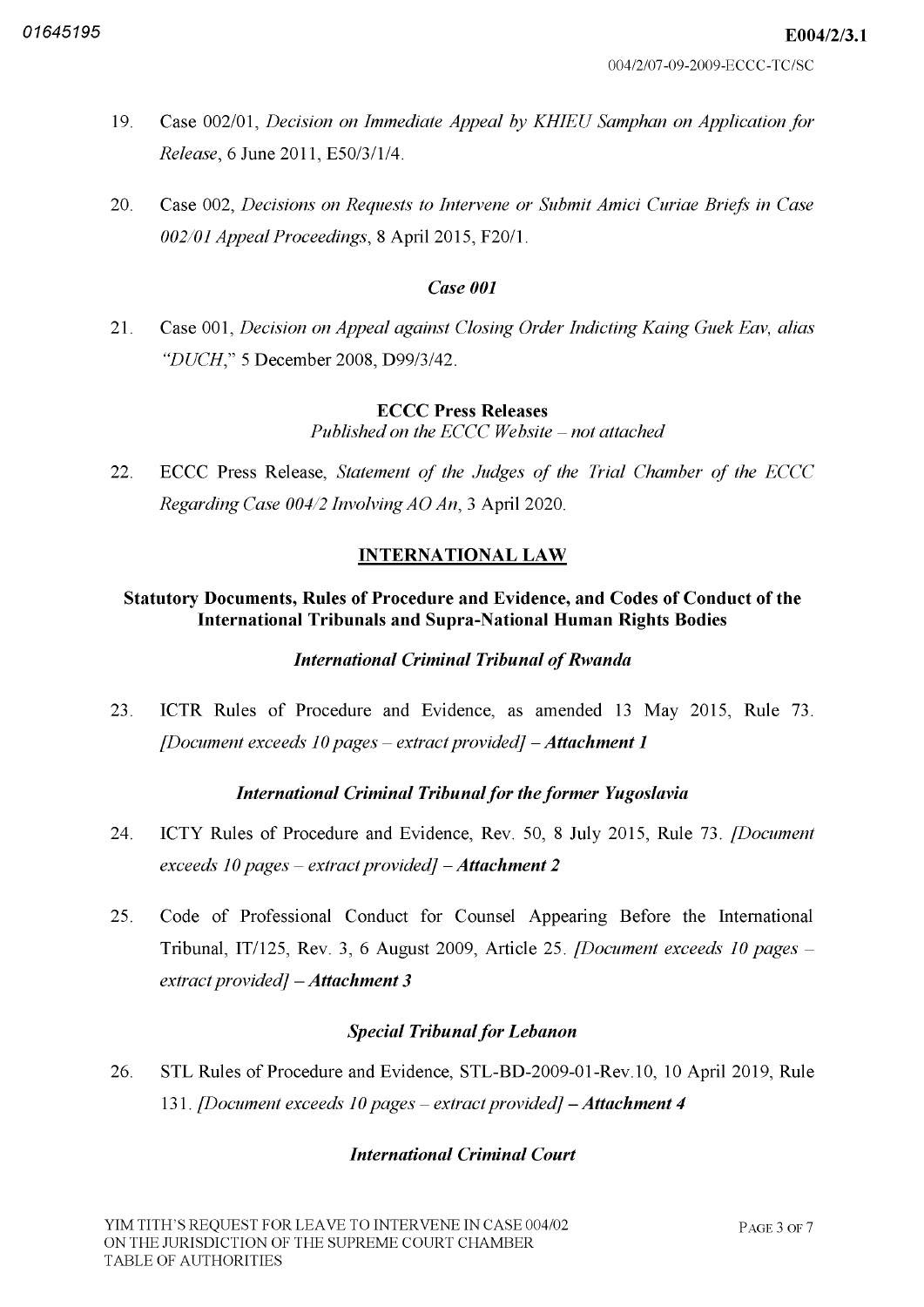E004/2/3.1

Rules of Procedure and Evidence of the International Criminal Court, as amended by resolution ICC-ASP/12/Res.7, Rule 103. *[Document exceeds 10 pages – extract*  $provided$ ]  $-A$ ttachment 5 27

# **European Court of Human Rights**

- European Convention on Human Rights and Fundamental Freedoms, as amended by Protocols Nos. 11 and 14, 4 November 1950, Article 36. *[Document exceeds 10 pages*  $-$  extract provided]  $-$  Attachment 6 28
- Rules of Court of the European Court of Human Rights, Rule 44. *[Document exceeds*] 10 pages – extract provided] **– Attachment** 29

# Jurisprudence of the International Tribunals and Supra National Human Rights Bodies **International Criminal Tribunal of Rwanda**

- ICTR Trial Chamber, *Prosecutor v. Ntuyahaga* (ICTR-98-40-T), 'Declaration on a Point of Law,' 22 April 1999 – Attachment 8 30
- ICTR Trial Chamber, *Prosecutor v. Muhimana* (ICTR-95-1B-I), 'Decision on the Defence Motion for the Annulment of the Initial Appearance,  $20$  March  $2000 -$ Attachment 9 31
- ICTR Trial Chamber, *Prosecutor v. Karemera et al.* (ICTR-98-44-AR73), 'Decision on Prosecutor's Interlocutory Appeal Against Trial Chamber III Decision of 8 October 2003 Denying Leave to File An Amended Indictment,' 19 December 2003. *[Document*] exceeds 10 pages – extract provided] **– Attachment 10** 32
- ICTR Appeals Chamber, *Prosecutor v. Nahimana et al.* (ICTR-99-52-A), 'Decision on Appellant Jean Bosco Barayagwiza's Motions for Leave to Submit Additional Grounds of Appeal, To Amend the Notice of Appeal and to Correct his Appellant's Brief,' 17 August 2006. *[Document exceeds 10 pages – extract provided] – Attachment 11* 33
- ICTR Appeals Chamber, Prosecutor v. Karemera and Ngirumpatse (ICTR-98-44-AR73.19). 'Decision on Matthieu Ngirumpatse's Appeal Against a Sanction Imposed on Counsel by Trial Chamber's Decision of 1 September 2010,' 21 March 2011 -Attachment 12 34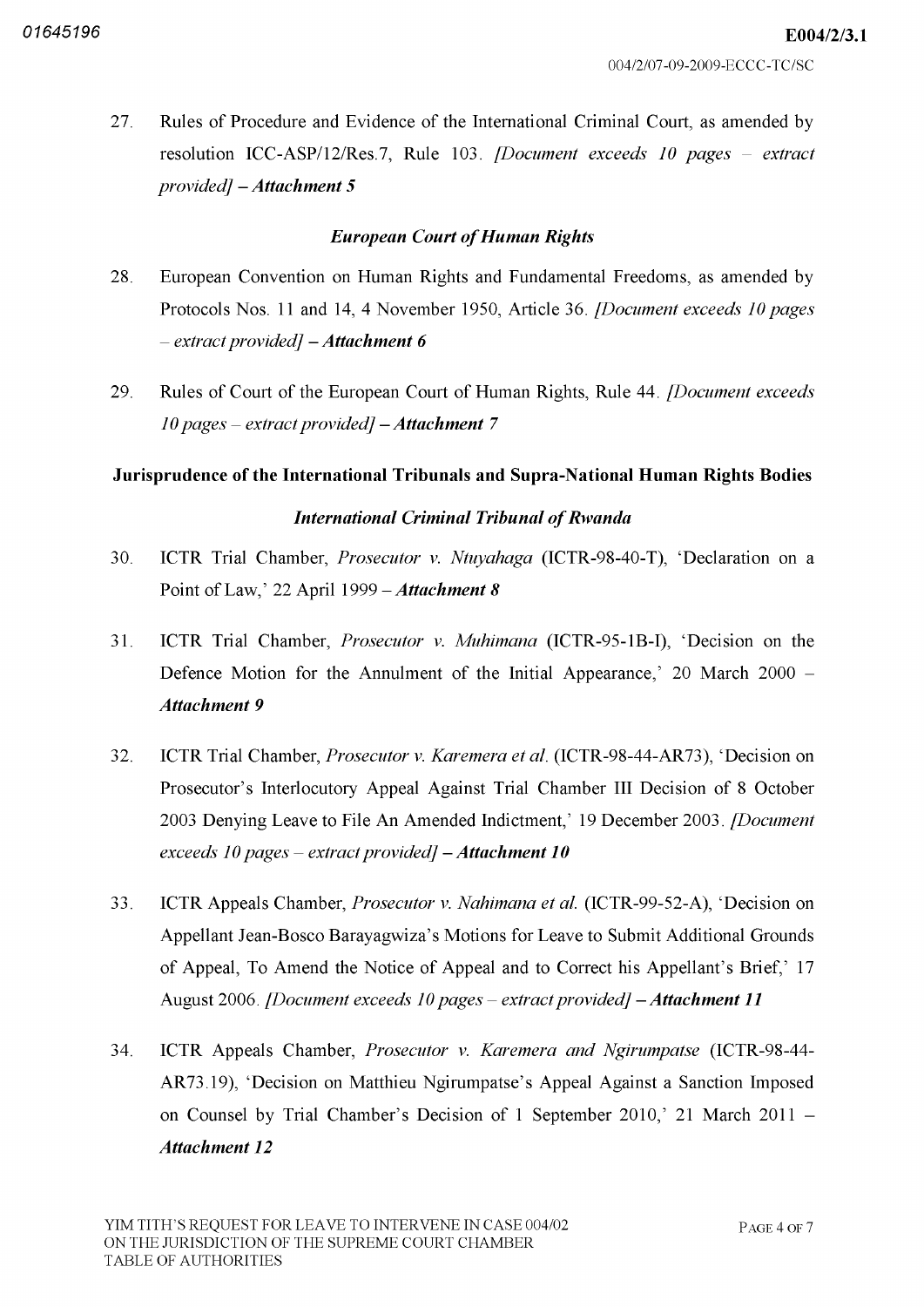# International Criminal Tribunal for the former Yugoslavia

- ICTY Appeals Chamber, *Prosecutor v. Kupreškić et al.* (IT-95-16-AR73.3), 'Decision on Appeal by Dragan Papić against Ruling to Proceed by Deposition,' 15 July 1999. [Document exceeds 10 pages – extract provided] **– Attachment 13** 35
- ICTY Trial Chamber, Prosecutor v Brdanin and Talić (IT-99-36-T), 'Decision on Request for Certification to Appeal Against the Decision to Separate Trials and on Motion to Extend Time Limit for Filing Brief in Support of Request for Certification to Appeal Trial Chamber,' 3 October  $2002 - Attachment 14$ 36
- MICT Trial Chamber, *Prosecutor v. Nikolić* (MICT-14-65-ES), 'Public Redacted Version of the 27 January 2017 Decision on Ratko Mladic's Requests for Leave to Reply and Reconsideration or, Alternatively, Certification or Disqualification,' 6 June 2018. [Document exceeds 10 pages – extract provided] **– Attachment 15** 37
- MICT Appeals Chamber, *Prosecutor v. Karadžić* (MICT-13-55-A), 'Order on Motion to Disqualify Judge Theodor Meron,' 2 October 2018 - Attachment 16 38

## **Special Court for Sierra Leone**

- SCSL Appeals Chamber, *Prosecutor v. Norman* (SCSL-2004-14-AR72(E)), 'Decision on Preliminary Motion Based on Lack of Jurisdiction (Judicial Independence),' 13 March 2004. *[Document exceeds 10 pages – extract provided] – Attachment 17* 39
- SCSL Appeals Chamber, *Prosecutor v. Kallon & Kamara* (SCSL-2004-15-AR72 $(E)$ ), 'Decision on Challenge to Jurisdiction: Lomé Accord Amnesty,' 13 March 2004. [Document exceeds 10 pages – extract provided] **– Attachment 18** 40
- SCSL Appeals Chamber, *Prosecutor v. Norman* (SCSL-2004-14-AR72(E)), 'Decision on Preliminary Motion Based on Lack of Jurisdiction (Child Recruitment),' 31 May 2004. [Document exceeds 10 pages – extract provided] **– Attachment 19** 41

#### **Special Tribunal for Lebanon**

 $STL$  Contempt Judge, *In the case against Al Jadeed [Co.] S.A.L. / New* (N.T.V.) and Karma Mohamed Tahsin Al Khayat (F0054), 'Decision on Motion Challenging Jurisdiction and on Request for Leave to Amend Order in Lieu of an 42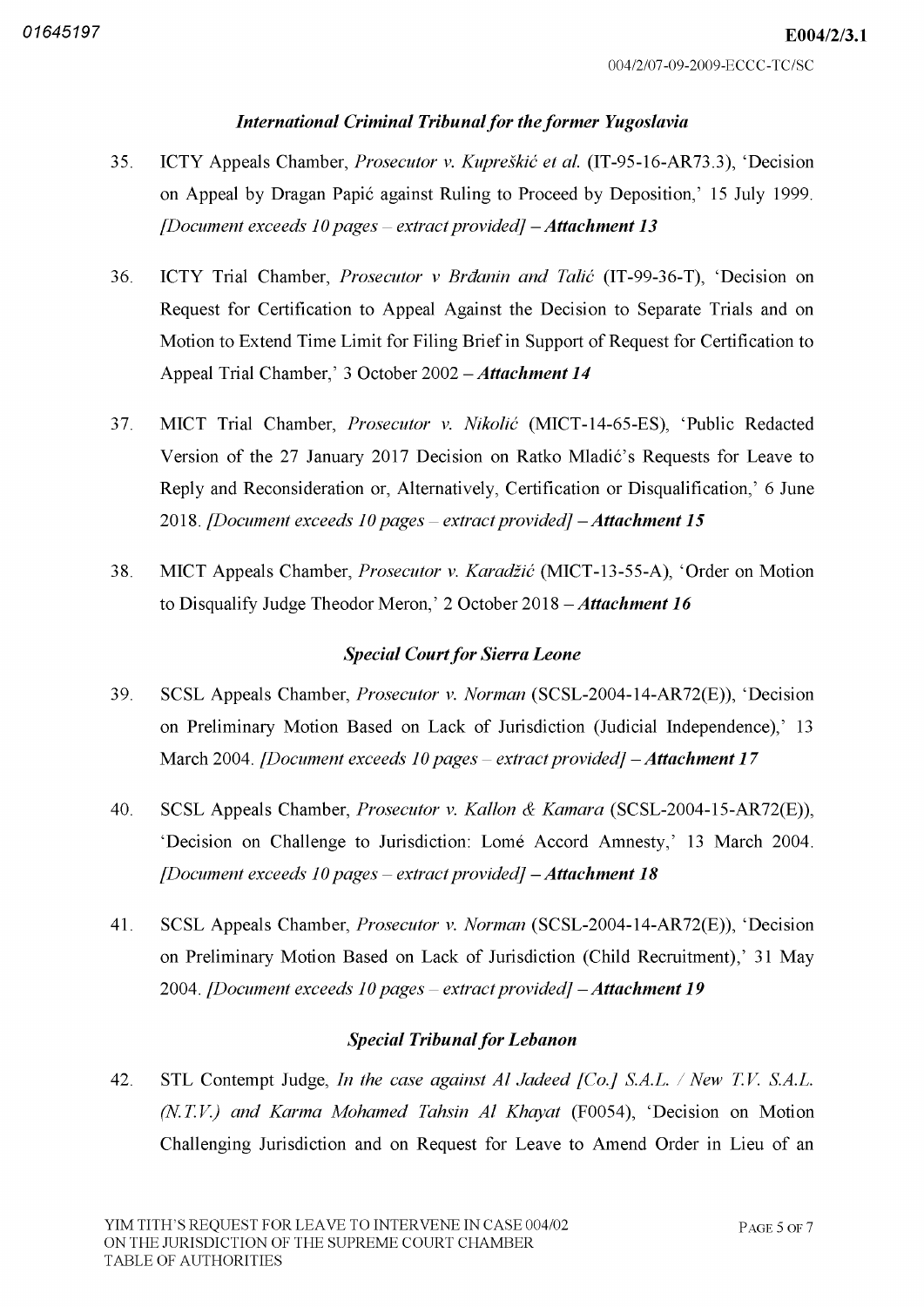Indictment,' 24 July 2014. *[Document exceeds 10 pages – extract provided]* Attachment 20

#### International Criminal Court

- ICC, The Prosecutor v. William Samoei Ruto and Joshua Arap Sang (ICC-01/09-01/11-1313), 'Decision on defence applications for leave to appeal the "Decision on Prosecutor's Application for Witness Summonses and resulting Request for State Party Cooperation" and the request of the Government of Kenya to submit amicus curiae observations,' 23 May 2014. *[Document exceeds 10 pages – extract provided]* 43 Attachment 21
- ICC, The Prosecutor v. William Samoei Ruto and Joshua Arap Sang (ICC-01/09- $01/11 - 1313 - \text{Anx-Corr}$ . 'Decision on defence applications for leave to appeal the "Decision on Prosecutor's Application for Witness Summonses and resulting Request for State Party Cooperation" and the request of the Government of Kenya to submit amicus curiae observations,' Partly dissenting opinion of Judge Eboe-Osuji, 23 May 2014. [Document exceeds 10 pages – extract provided] **– Attachment 22** 44

# **European Court of Human Rights**

ECtHR, A.T. v. Luxembourg, Application No  $30460/13$ , Judgment, 9 April 2015. [Document exceeds 10 pages – extract provided] **– Attachment 23** 45

#### FOREIGN DOMESTIC LAW

#### France

French Code of Criminal Procedure, Articles 174 and 206 [Légifrance Translation]. [Document exceeds 10 pages – extract provided] – **Attachment 24** 46

# Republic of Korea

Republic of Korea, Criminal Procedure Act, Act No. 9765, 9 June 2009, Article 327(2). [Document exceeds 10 pages – extract provided] – A<mark>ttachment 25</mark> 47

# **United States of America**

- 48. Romito v. Maxwell, 227 N.E.2d, 223 (Ohio 1967) Attachment 26
- 49. State v. Bezak, 868 N.E.2d 961 (Ohio 2007) Attachment 27